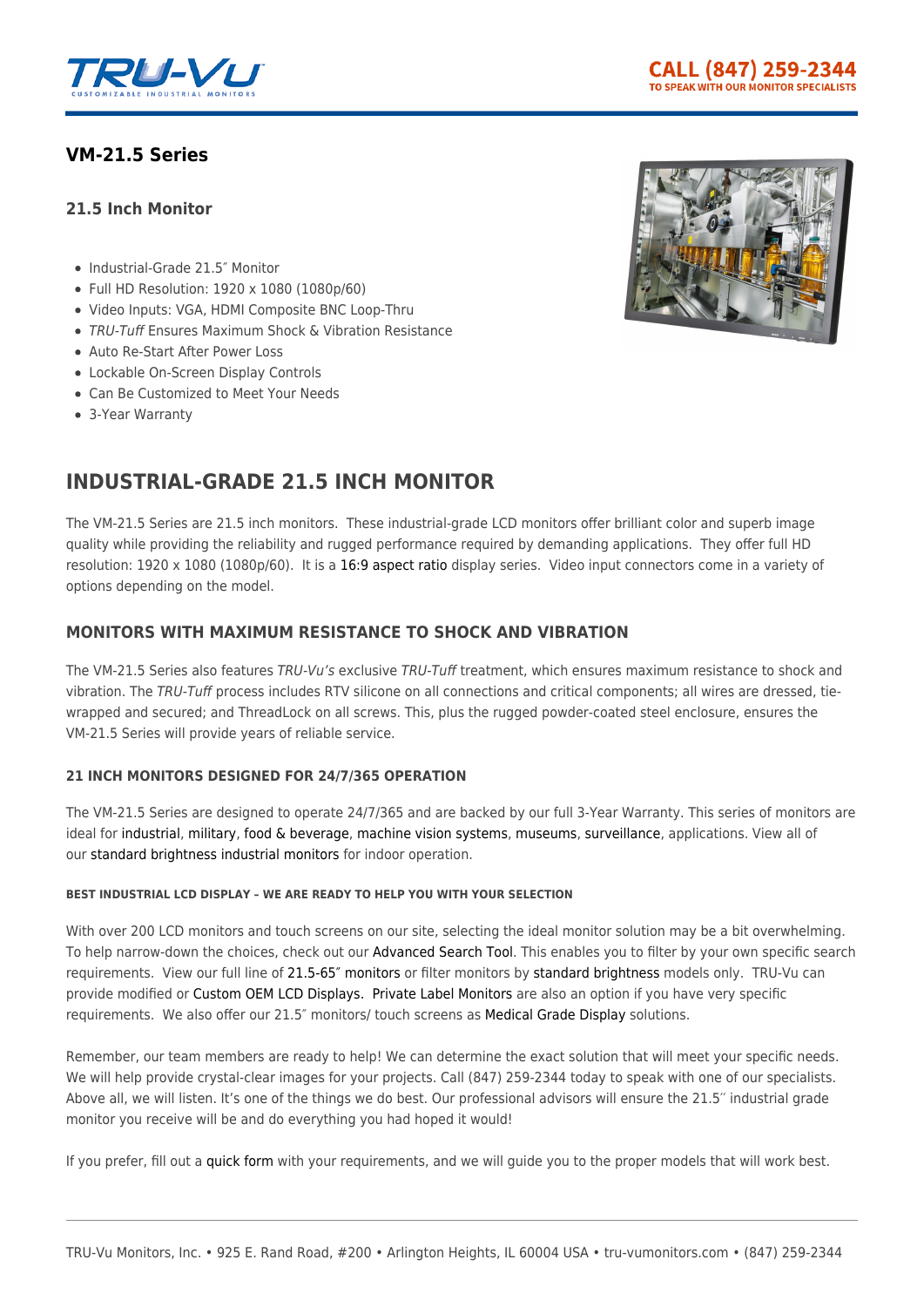

### **SPECIFICATIONS**

|                           | <b>VM-21.5U-NB</b>                                                         | <b>VM-21.5U-NBS24</b> |
|---------------------------|----------------------------------------------------------------------------|-----------------------|
| <b>LCD Panel</b>          | 21.5" Color LCD (MVA Type); LED Backlights                                 |                       |
| <b>Display Resolution</b> | 1920 x 1080 (1080p/60 Full HD)                                             |                       |
| Viewable Area             | 18.76" x 10.55" (476.6 x 268.1 mm)                                         |                       |
| Pixel Pitch               | 0.248mm                                                                    |                       |
| <b>Display Colors</b>     | 16.7 M                                                                     |                       |
| <b>Aspect Ratio</b>       | 16:9                                                                       |                       |
| <b>Brightness</b>         | 250 nits                                                                   |                       |
| <b>Contrast Ratio</b>     | 3.000:1                                                                    |                       |
| Viewing Angle             | $178^{\circ}$ (H) x $178^{\circ}$ (V)                                      |                       |
| Response Time             | 5 ms Trf                                                                   |                       |
| Control                   | OSD (On-Screen Display) via Pushbuttons                                    |                       |
| Video Inputs              | VGA, HDMI Composite BNC Loop-Thru                                          |                       |
| Audio                     | Optional                                                                   | Standard              |
| Power Requirements        | 12 VDC (2.1 mm Barrel Plug)/ 90-240 VAC via Included Power Supply          | 12-24VDC (2.5mm Plug) |
| <b>Power Consumption</b>  | <b>25W</b>                                                                 |                       |
| Enclosure                 | ABS                                                                        |                       |
| Mounting                  | 100x100mm Rear VESA Mount Holes (Base optional) M4 x 12mm Screws)          |                       |
| Operating Temp./Humidity  | 32° to 122°F (0° to +50°C); 5-90% Non-Condensing                           |                       |
| Storage Temperature       | $-4^{\circ}$ to $+140^{\circ}$ F (-20° to $+60^{\circ}$ C)                 |                       |
| Shock                     | 50G, Half-sine Wave, 20ms, X/Y/Z                                           |                       |
| Vibration                 | Acceleration: 1.5 G RMS; Random Wave; 10-200Hz; 30 mins Per Axis (X, Y, Z) |                       |
| <b>Dimensions</b>         | 20.68" W x 12.60" H x 2.18" D (525.3 x 320 x 55.4mm)                       |                       |
| Weight                    | 7.4 lbs. (3.4 Kg)                                                          |                       |
| Warranty                  | 3-Years                                                                    |                       |

Note: Specifications subject to change without notice.

## **DIMENSIONS (MM)**